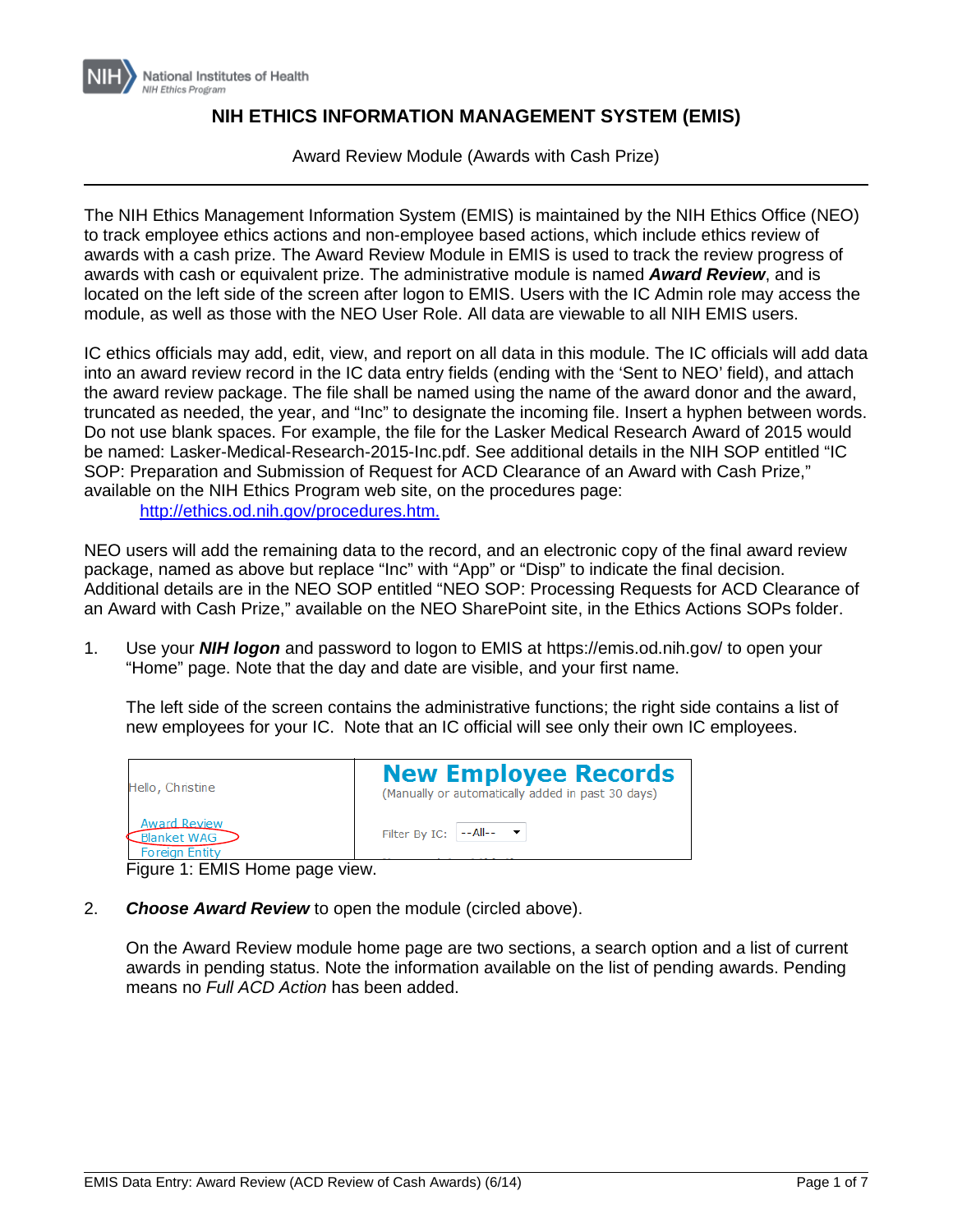| <b>Search for Award Review</b>                         |                              |                                                                           |    |                           |  |
|--------------------------------------------------------|------------------------------|---------------------------------------------------------------------------|----|---------------------------|--|
| <b>TD Number</b>                                       |                              |                                                                           |    |                           |  |
| <b>Award Sponsor</b>                                   |                              |                                                                           |    |                           |  |
| <b>Award Name</b>                                      |                              |                                                                           |    |                           |  |
| <b>Receipt Date Between</b>                            |                              | And 5/30/2014                                                             |    |                           |  |
| Search                                                 |                              |                                                                           |    |                           |  |
|                                                        |                              |                                                                           |    |                           |  |
| <b>Awards Pending Review</b><br><b>Export To Excel</b> |                              |                                                                           |    |                           |  |
|                                                        |                              | Please select a record to Edit, or click 'Add New' to create a new record |    |                           |  |
| <b>Add New</b>                                         |                              |                                                                           |    |                           |  |
| <b>Show All</b>                                        |                              |                                                                           |    |                           |  |
| 12                                                     |                              |                                                                           |    |                           |  |
| Receipt<br>ID<br><b>Date</b>                           | Award Sponsor                | <b>Award Name</b>                                                         | IC | NEO-<br><b>Specialist</b> |  |
| Edit 98                                                | 06/01/2015 Oxford University | Most Prestigious Research Award                                           | OD | <b>ScullyD</b>            |  |

Figure 2: Award Review Search and Pending Award List

## **Search for an Award Record**

To locate an award for review, search using any field listed. Enter data into one or more search fields, as follows:

- *ID Number* refers to the internal database number for an award record. Note the ID number 98 in the pending award listed at the bottom of the figure above. The ID Number is assigned by EMIS when a new record is created. It is not editable by users.
- *Award Sponsor* is the organization presenting the award. Use as few letters as necessary to identify the desired award, including a word or words from the middle of the name. Full names are not required.
- *Award Name* is the name of the award. Use as few letters as necessary to identify the desired award, including a word or words from the middle of the name.
- *Receipt Date Between* permits searching for all awards received during the specified time frame. The default end date is the current date. That date may be edited. For example, you may want to search for all awards received in the prior year, so you would insert 1/1/2014 and 1/1/2015.

After inserting search criteria in at least one field, choose *Search* to see the list of awards which match your criteria. The example shows one search criterion of ID number 98, and the award with ID number 98 is then visible.

Note the information now available: ID, sponsor and award name, plus the decision and date of the full ACD and number of attachments.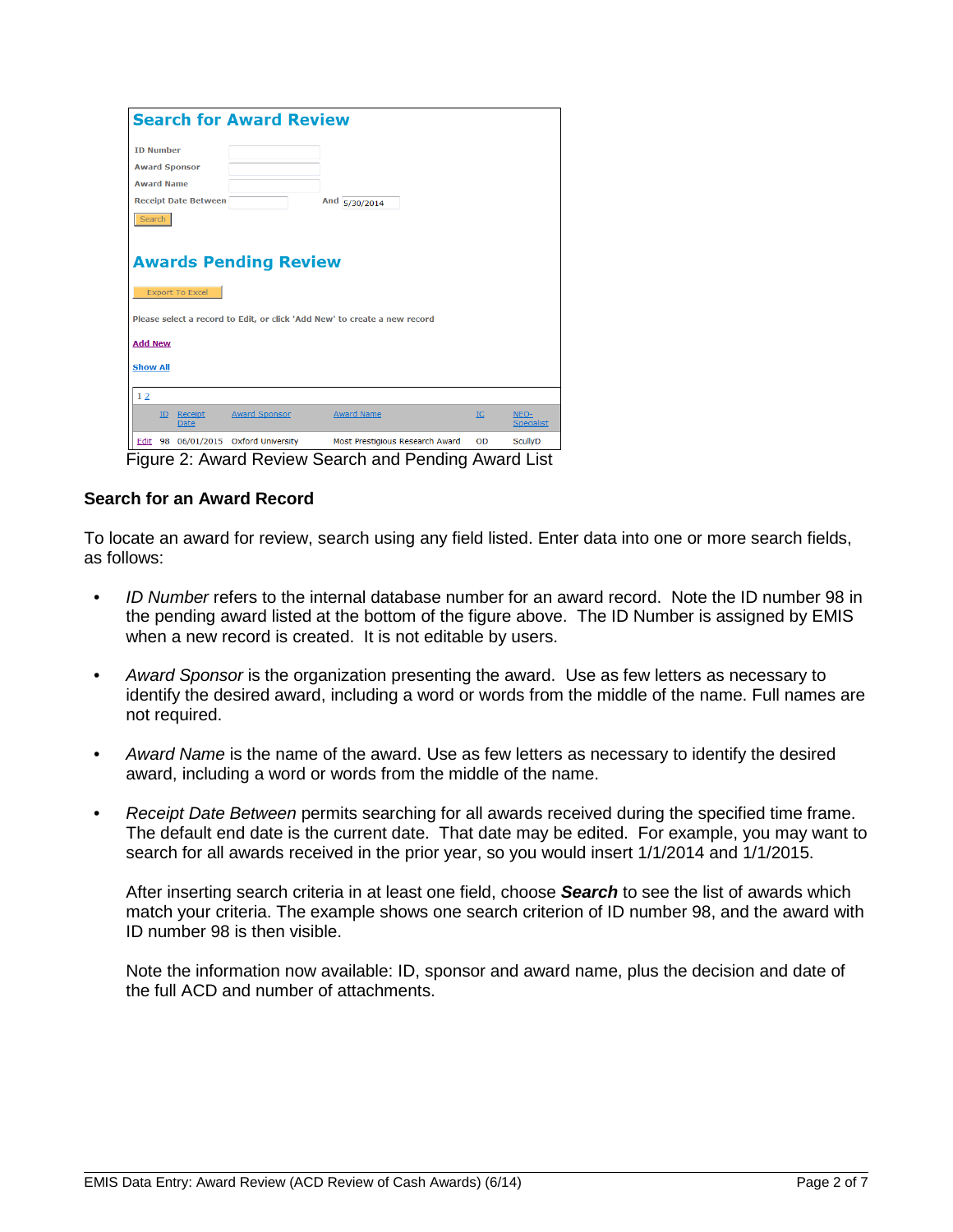| <b>Search for Award Review</b>                                            |                                             |                                 |               |                 |                 |        |
|---------------------------------------------------------------------------|---------------------------------------------|---------------------------------|---------------|-----------------|-----------------|--------|
| <b>ID Number</b>                                                          | 98                                          |                                 |               |                 |                 |        |
| <b>Award Sponsor</b>                                                      |                                             |                                 |               |                 |                 |        |
| <b>Award Name</b>                                                         |                                             |                                 |               |                 |                 |        |
| <b>Receipt Date Between</b>                                               |                                             |                                 | And 5/30/2014 |                 |                 |        |
| Search                                                                    |                                             |                                 |               |                 |                 |        |
|                                                                           | Your search results - All (1 Award Reviews) |                                 |               |                 |                 |        |
| Please select a record to Edit, or click 'Add New' to create a new record |                                             |                                 |               |                 |                 |        |
| <b>Add New</b>                                                            |                                             |                                 |               |                 |                 |        |
| <b>Award Sponsor</b><br>ID                                                |                                             | <b>Award Name</b>               |               | <b>Full ACD</b> | <b>ACD Date</b> | Attach |
| Edit<br>98                                                                | <b>Oxford University</b>                    | Most Prestigious Research Award |               |                 | 12/2015         | 0      |

Figure 3: Award Search with Results

# **Edit a Record**

Search for the record to edit. With the desired award listed, choose *Edit* at the left end of the row to open the record. The ID number for the record is visible at the top of the screen, beneath the screen title. Edit the data, or add new data.

Scroll to the bottom of the record, and choose *Update* to save the new data and update the record, and return to the Award Review home page.

See the table in the next section, Add a New Record, for descriptions of the fields and options available in the drop-down lists.

## **Add a New Record**

To add a new record, choose *Add New* and a blank data entry screen will open. Data fields and appropriate content described in the following table. Pictures of the data entry screens are shown after the IC and NEO sections. *Fields required upon creation of the record are noted with an asterisk (\*).*

After data are entered, choose the *Save* button at the bottom of the screen.

|               | <b>Field Name</b>                        | <b>Description</b>                                                                                                                                                    | <b>Options/Definitions</b>                                                                                           |
|---------------|------------------------------------------|-----------------------------------------------------------------------------------------------------------------------------------------------------------------------|----------------------------------------------------------------------------------------------------------------------|
|               | *Receipt Date                            | Enter the date that the IC ethics office<br>received the award information or request.                                                                                | Use m/d/yy or mm/dd/yy format for<br>date. To avoid typing the slash, type<br>mmddyyyy.                              |
| $\mathcal{P}$ | l*Initiator Name/<br><b>DDRMS Number</b> | Enter last name, first name of the employee<br>recipient. For awards forwarded by the NIH<br><b>Executive Secretariat, enter the DDRMS</b><br>lidentification number. | For employee, last name, first name. If<br>it is not a DDRMS request and there is<br>no employee, enter No Employee. |
| 3             |                                          | <sup>*</sup> Initiator IC/DDRMS IC of the recipient employee, or DDRMS.                                                                                               | Use the drop down list of all ICs.<br>DDRMS is at the bottom of the list.                                            |
|               | *Sponsor                                 | Full name of the organization providing the<br>award.                                                                                                                 | May use standard abbreviations, e.g.,<br>Assn for Association.                                                       |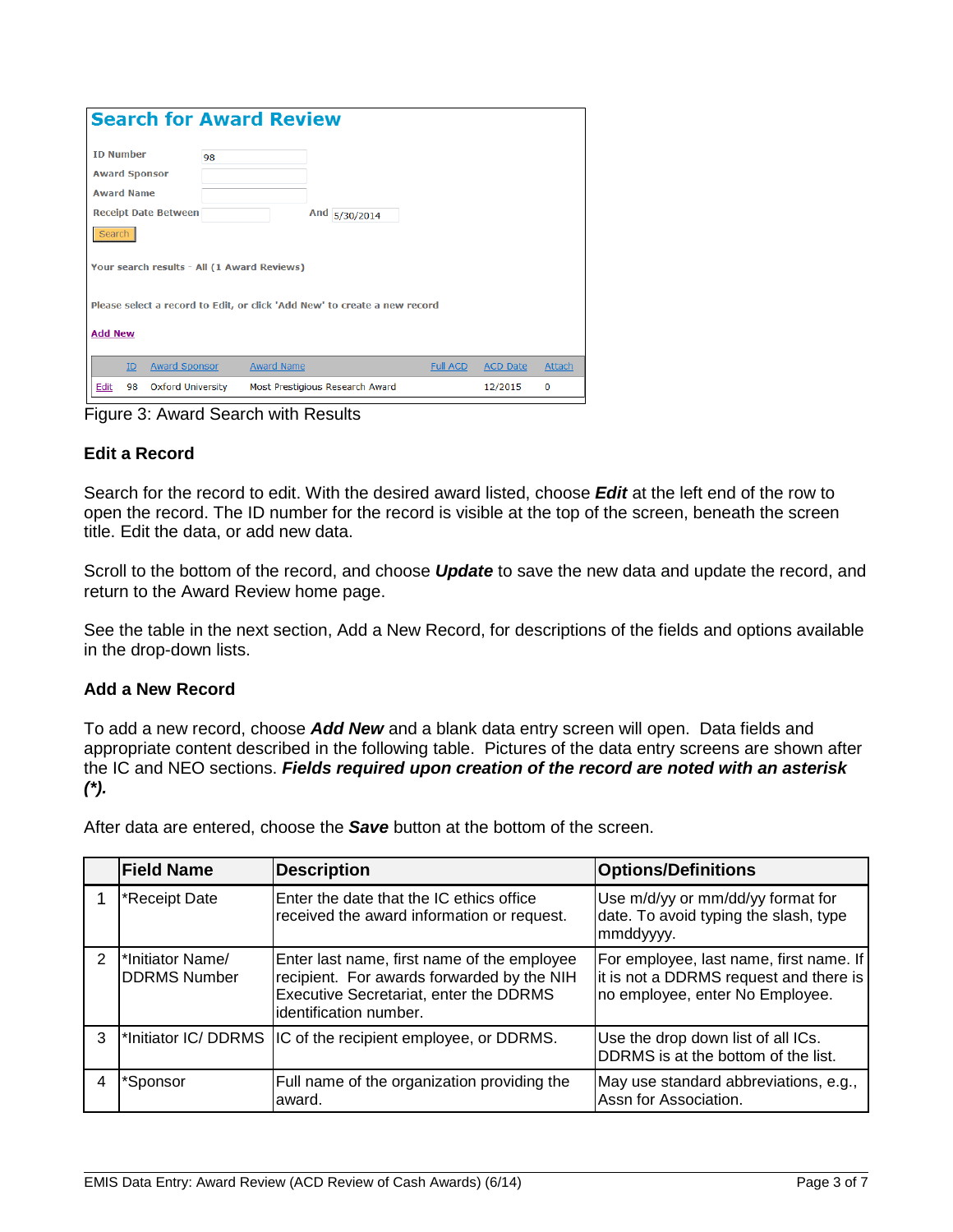|                | <b>Field Name</b>    | <b>Description</b>                                                                                                                                                                                                                    | <b>Options/Definitions</b>                                                                                                                                                                                                                                                                                                     |
|----------------|----------------------|---------------------------------------------------------------------------------------------------------------------------------------------------------------------------------------------------------------------------------------|--------------------------------------------------------------------------------------------------------------------------------------------------------------------------------------------------------------------------------------------------------------------------------------------------------------------------------|
| 5              | Location             | City, State, or City. Foreign Country                                                                                                                                                                                                 | Use standard state abbreviations.                                                                                                                                                                                                                                                                                              |
| 6              | Sponsor Type         | Description of the sponsor. Use the drop<br>down list to choose the type of sponsor.                                                                                                                                                  | <b>Educational Institution</b><br>Foundation, private, US<br>Foundation, non-private, US<br>Foundation, private, foreign<br>Foundation, non-private, foreign<br>Government, US, any level<br>Government, foreign<br><b>Health Care Institution</b><br>Industry<br>Non-profit organization<br>Professional association<br>Other |
| $\overline{7}$ | *Award Name          | Full name of the award.                                                                                                                                                                                                               | Omit initial word "The."                                                                                                                                                                                                                                                                                                       |
| 8              | Gift, Cash           | Value of cash gift, US dollars                                                                                                                                                                                                        |                                                                                                                                                                                                                                                                                                                                |
| 9              | Gifts, Non-travel    | Value of other gifts, other than travel, non-<br>cash.                                                                                                                                                                                | Examples: journal subscription,<br>sculpture                                                                                                                                                                                                                                                                                   |
| 10             | Gifts, Travel        | Value of travel being given to the employee<br>which is counted in the total value of the gift<br>to the employee.                                                                                                                    | Omit value of sponsored travel, which<br>is a gift to the agency, not to the<br>employee.                                                                                                                                                                                                                                      |
| 11             | Subject to IRS?      | Yes or No. Indicate yes if the sponsor is a<br>private foundation and the award meets the<br>requirements of the IRS rule. This applies to<br>the award itself, not to whether any particular<br>employee is subject to the IRS rule. | See information on the web site;<br>contact NEO specialist for assistance<br>as needed.                                                                                                                                                                                                                                        |
| 12             | IC Spec Review       | Date of the IC Specialist's review.                                                                                                                                                                                                   | mm/dd/yy or mmddyyyy                                                                                                                                                                                                                                                                                                           |
| 13             | <b>IC DEC Review</b> | Date of the IC DEC's review.                                                                                                                                                                                                          | mm/dd/yy or mmddyyyy                                                                                                                                                                                                                                                                                                           |
| 14             | IC DEC Recomd        | Select from the drop down list.                                                                                                                                                                                                       | Recommend<br>Do Not Recommend<br>None (if no further action will be taken)                                                                                                                                                                                                                                                     |
| 15             | Send to NEO          | Date package forwarded to NEO.                                                                                                                                                                                                        | mm/dd/yy or mmddyyyy                                                                                                                                                                                                                                                                                                           |

| <b>Add Award Review</b>                   |           |                                              |                            |        |
|-------------------------------------------|-----------|----------------------------------------------|----------------------------|--------|
| $* = required field$                      |           |                                              |                            |        |
| * Receipt Date<br>* Initiator Name/DDRMS# |           | * Initiator IC/ DDRMS -SELECT ONE- -         | <b>Notes</b>               |        |
| * Sponsor                                 |           |                                              |                            |        |
| Location<br>Sponsor Type -SELECT ONE-     |           |                                              |                            |        |
| * Award Name                              |           |                                              | Choose Your File To Upload | Browse |
| Gift, Cash                                | \$0.00    | Gifts, Non-Travel<br>\$0.00                  | <b>File Description</b>    |        |
| Gifts, Travel<br><b>IC Spec Review</b>    | \$0.00    | Subject to IRS? No -<br><b>IC DEC Review</b> |                            |        |
| IC DEC Recomd SELECT ONE-                 | $\bullet$ | Sent To NEO                                  | Save                       |        |

Figure 4a and 4b: Data Entry Fields – modifiable by all IC Admins and NEO Users; viewable by all EMIS users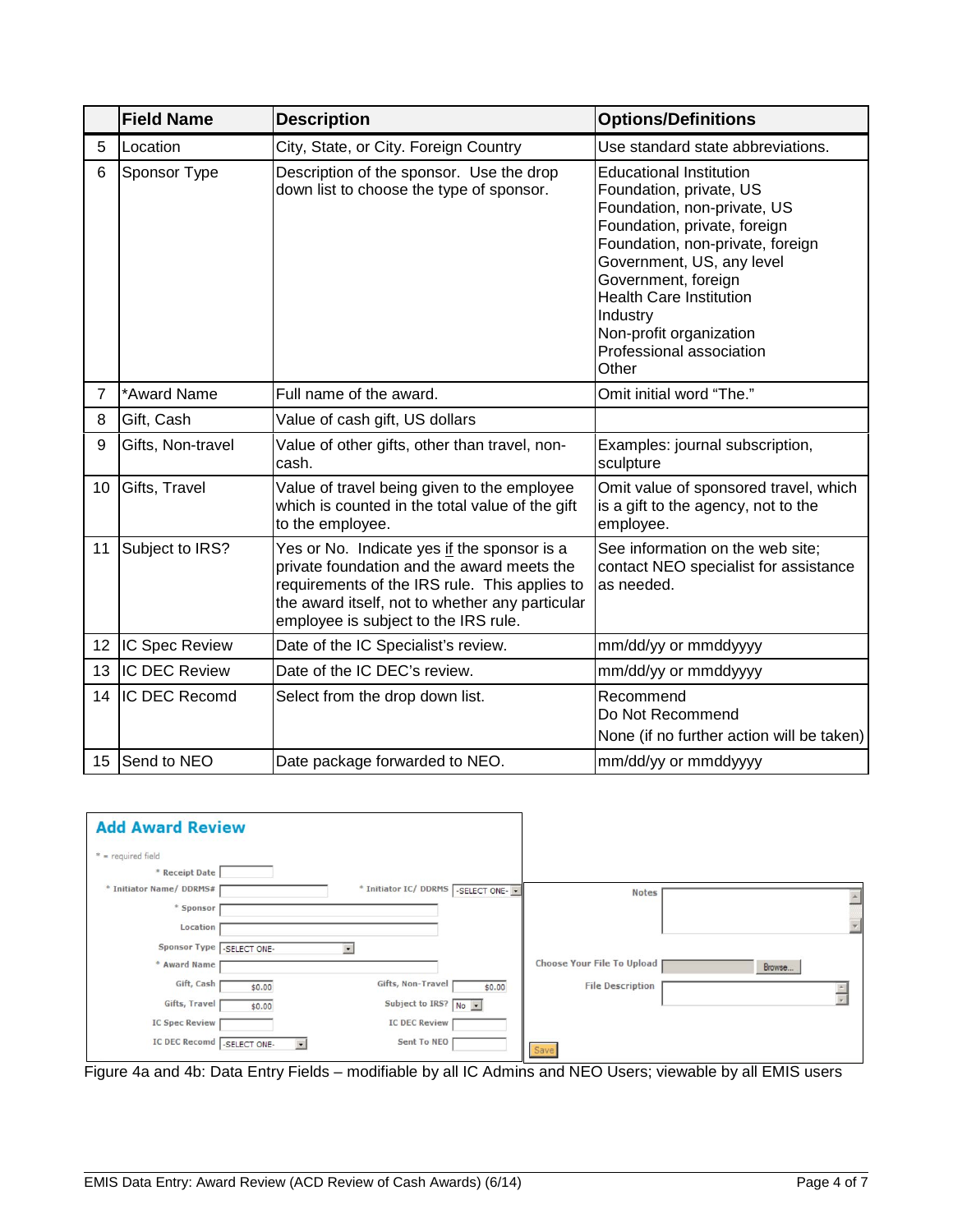# **NEO Data Entry Fields**

|    | The following fields will be completed by the NEO officials, except for Notes and attaching files. |                                                                                                                                  |                                                                                                                                                                              |  |
|----|----------------------------------------------------------------------------------------------------|----------------------------------------------------------------------------------------------------------------------------------|------------------------------------------------------------------------------------------------------------------------------------------------------------------------------|--|
| 16 | <b>NEO Receipt</b>                                                                                 | Date packaged received in NEO.                                                                                                   | mm/dd/yy or mmddyyyy                                                                                                                                                         |  |
| 17 | <b>Forward Email</b>                                                                               | Date NEO Action Coordinator forwards the<br>incoming email and attachment to the NEO<br>Ethics Specialist for the submitting IC. | mm/dd/yy or mmddyyyy                                                                                                                                                         |  |
| 18 | Name NEO Spec                                                                                      | Select from the drop down list.                                                                                                  | EMIS users designated as "NEO<br>Specialists" will be included on this<br>drop down list.                                                                                    |  |
| 19 | <b>NEO Spec Review</b>                                                                             | Date the NEO Ethics Specialist completes his<br>or her review.                                                                   | mm/dd/yy or mmddyyyy                                                                                                                                                         |  |
| 20 | <b>NEO Spec Recomd</b>                                                                             | Select from the drop down list.                                                                                                  | Recommend<br>Do Not Recommend<br>None (if no further action will be taken)                                                                                                   |  |
| 21 | <b>NEO Supv Review</b>                                                                             | Date the NEO Supervisory Specialist reviews<br>the package.                                                                      | mm/dd/yy or mmddyyyy                                                                                                                                                         |  |
| 22 | <b>NEO Supv Concur</b>                                                                             | Select from the drop down list.                                                                                                  | Concur<br>Do not concur<br>None (if no further action will be taken)                                                                                                         |  |
| 23 | To NEO Director                                                                                    | Date sent to the NEO Director.                                                                                                   | mm/dd/yy or mmddyyyy                                                                                                                                                         |  |
| 24 | <b>NEO Dir Review</b>                                                                              | Date package reviewed by the NEO Director                                                                                        | mm/dd/yy or mmddyyyy                                                                                                                                                         |  |
| 25 | <b>NEO Dir Concur</b>                                                                              | Select from the drop down list.                                                                                                  | Concur<br>Do not concur<br>None (if no further action will be taken)                                                                                                         |  |
| 26 | <b>OGC Review?</b>                                                                                 | The following 4 fields are visible only for a<br>Yes response.                                                                   | Indicate whether the package meets<br>the requirement for OGC review.                                                                                                        |  |
| 27 | <b>OGC Reason</b>                                                                                  | Select from the drop down list.                                                                                                  | First-time award<br><b>US Federal Government</b><br>Foreign Government<br>Foreign Non-Government<br>Lecture award<br>Private foundation<br>Research support<br>Other concern |  |
| 28 | To OGC                                                                                             | Date package sent to OGC.                                                                                                        | mm/dd/yy or mmddyyyy                                                                                                                                                         |  |
| 29 | From OGC                                                                                           | Date response received from OGC.                                                                                                 | mm/dd/yy or mmddyyyy                                                                                                                                                         |  |
| 30 | <b>OGC Concur</b>                                                                                  | Select from the drop down list.                                                                                                  | Concur<br>Do not concur<br>None (if no further action will be taken)                                                                                                         |  |
| 31 | To NIH DEC                                                                                         | Date sent to the NIH DEC.                                                                                                        | mm/dd/yy or mmddyyyy                                                                                                                                                         |  |
| 32 | NIH DEC Sig                                                                                        | Date signed by the NIH DEC                                                                                                       | mm/dd/yy or mmddyyyy                                                                                                                                                         |  |
| 33 | <b>NIH DEC Action</b>                                                                              | Select from the drop down list                                                                                                   | Approve<br>Do not approve<br>Withdraw<br>None (if no further action will be taken)                                                                                           |  |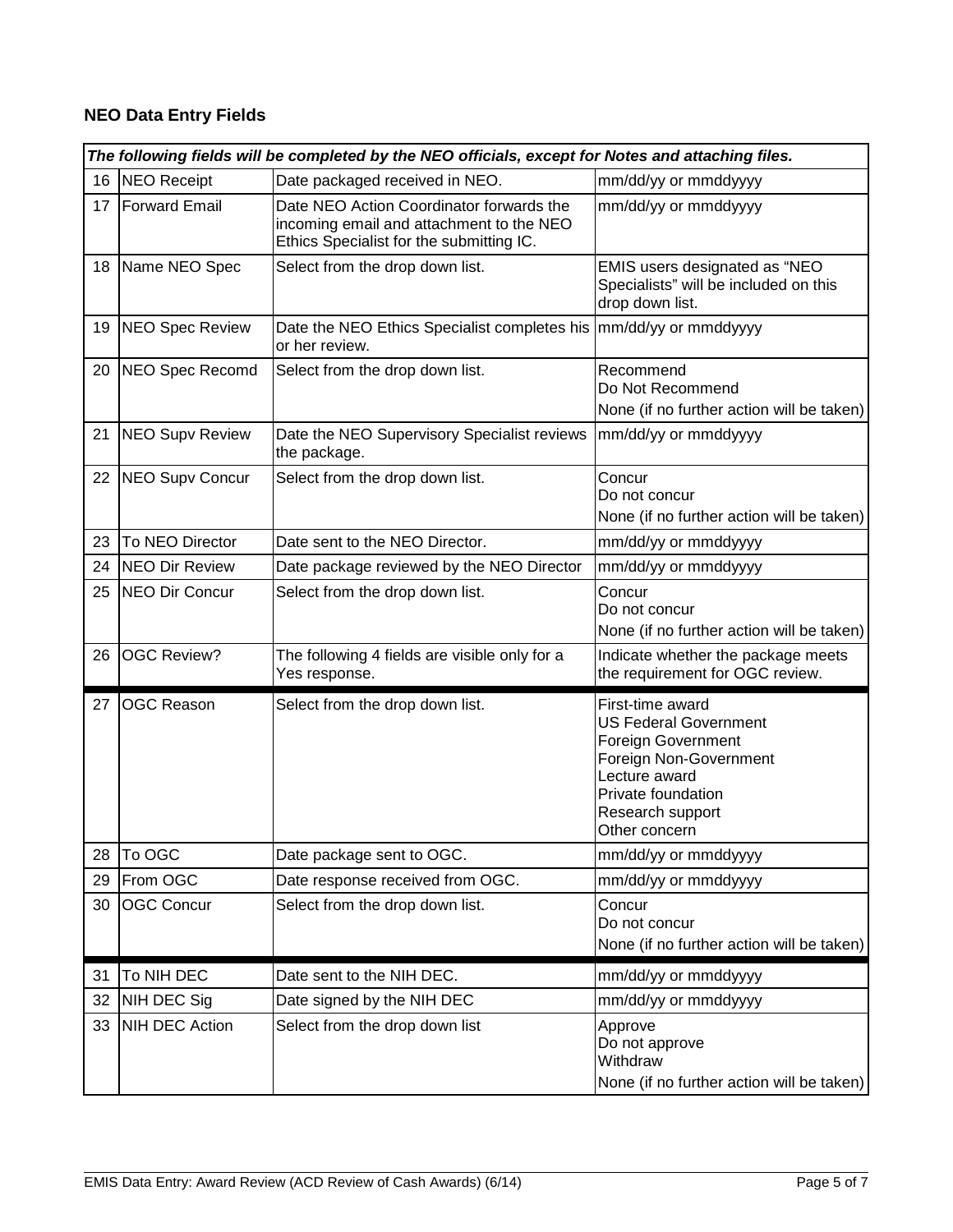| 34 | To ACD Sub             | Date sent to the ACD Subcommittee<br>member.                                                                            | mm/dd/yy or mmddyyyy                                                       |
|----|------------------------|-------------------------------------------------------------------------------------------------------------------------|----------------------------------------------------------------------------|
| 35 | <b>IFrom ACD Sub</b>   | Date response received from the ACD<br>Subcommittee member.                                                             | mm/dd/yy or mmddyyyy                                                       |
| 36 | <b>IACD Sub Recomd</b> | Recommendation of the Subcommittee.<br>Select from the drop down list.                                                  | Recommend<br>Do not recommend<br>None (if no further action will be taken) |
| 37 | Notify IC Sub          | Date IC notified of Subcommittee<br>recommendation.                                                                     | mm/dd/yy or mmddyyyy                                                       |
| 38 | <b>Full ACD Meet</b>   | Month and year of the meeting of the full ACD   mm/yyyy                                                                 |                                                                            |
| 39 | Full ACD Action*       | Select from the drop down list for the full ACD Approve<br>decision. Empty field 39 defines the record as<br>"Pending." | Disapprove<br>Withdraw<br>None (if no further action will be taken)        |
| 40 | Notify IC Full         | Date IC notified of the decision of the full<br>ACD.                                                                    | mm/dd/yy or mmddyyyy                                                       |
| 41 | Add Web                | Date approved award added to the NIH<br>Ethics Program web site.                                                        | mm/dd/yy or mmddyyyy                                                       |
| 42 | Add NEES               | Date approved award added to the NIH<br><b>Enterprise Ethics System (NEES</b>                                           | mm/dd/yy or mmddyyyy                                                       |
|    | 43 Notes               | Text box, add other relevant information.                                                                               | Be succinct. Avoid lengthy sentences,<br>phrases are OK.                   |
|    | 44 Upload Files        | Browse and upload files per the SOP.                                                                                    |                                                                            |

| <b>NEO Receipt</b>                            | <b>Forward Email</b>             |
|-----------------------------------------------|----------------------------------|
| Name NEO Spec -SELECT ONE-                    | <b>NEO Spec Review</b>           |
| NEO Spec Recomd  -SELECT ONE-<br>$\mathbf{v}$ | <b>NEO Supy Review</b>           |
| NEO Supv Concur -SELECT ONE-                  | <b>To NEO Director</b>           |
| <b>NEO Dir Review</b>                         | NEO Dir Concur   - SELECT ONE- - |
| OGC Review? Yes -                             |                                  |
| OGC Reason   - SELECT ONE-<br>$\cdot$         | To OGC                           |
| From OGC                                      | OGC Concur -SELECT ONE-          |
| <b>To NIH DEC</b>                             | <b>NIH DEC Sig</b>               |
| NIH DEC Action SELECT ONE- -                  | <b>To ACD Sub</b>                |
| From ACD Sub                                  | ACD Sub Recomd -SELECT ONE-      |
| <b>Notify IC Sub</b>                          | <b>Full ACD Meet</b>             |
| Full ACD Action -SELECT ONE-                  | <b>Notify IC Full</b>            |
|                                               |                                  |

Figure 5: NEO Data Entry Fields – modifiable by NEO EMIS users

Note:

If an award is deemed to *not* meet the regulatory criteria, e.g., by NEO management, and no further action will be taken, choose "Withdraw" for *NIH DEC Action* (Field #33) **and** *Full ACD Action* (# 39) and add the date of the most recent full ACD meeting to *Full ACD Meet* (# 38). This closes the record